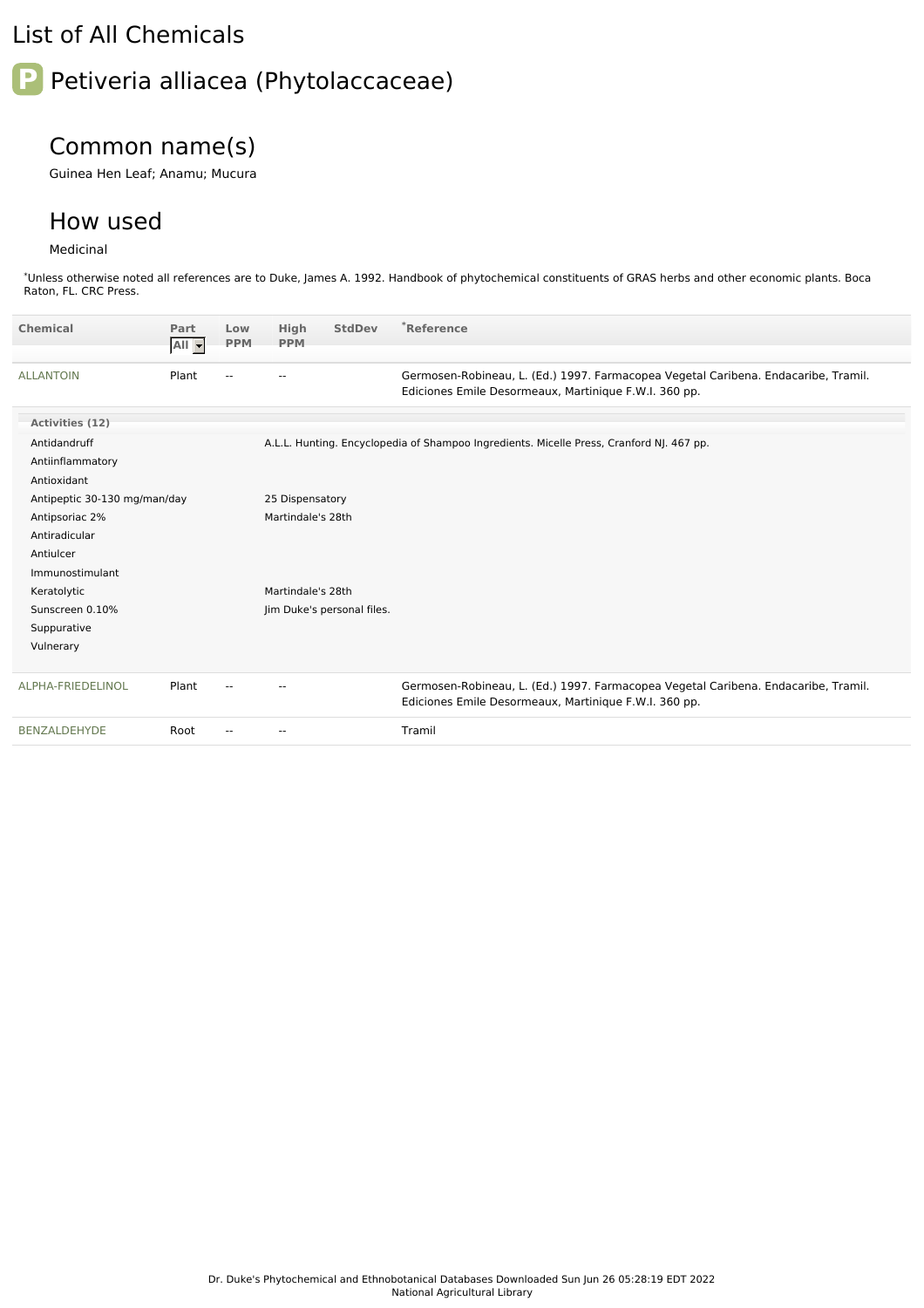| <b>Activities (24)</b>                          |                                                                                                                                                                                                                                   |
|-------------------------------------------------|-----------------------------------------------------------------------------------------------------------------------------------------------------------------------------------------------------------------------------------|
| Allergenic                                      |                                                                                                                                                                                                                                   |
| Anesthetic                                      |                                                                                                                                                                                                                                   |
| Antibacterial                                   |                                                                                                                                                                                                                                   |
| Anticancer                                      |                                                                                                                                                                                                                                   |
| Antimutagenic                                   |                                                                                                                                                                                                                                   |
| Antipeptic                                      |                                                                                                                                                                                                                                   |
| Antiseptic                                      |                                                                                                                                                                                                                                   |
| Antispasmodic                                   |                                                                                                                                                                                                                                   |
| Antitumor                                       |                                                                                                                                                                                                                                   |
| Candidicide                                     |                                                                                                                                                                                                                                   |
| FLavor FEMA 150-<br>800                         | Aloe Research Council - Duke writeup of non-peer reviewd book by Coats and draft by Henry                                                                                                                                         |
| Immunostimulant                                 |                                                                                                                                                                                                                                   |
| Insecticide                                     | Leung, A. Y. and Foster, S. 1995. Encyclopedia of Common Natural Ingredients 2nd Ed. John Wiley & Sons, New York. 649 pp.                                                                                                         |
| Insectifuge 50<br>ppm                           | J. Stored. Prod. Res., 22:141, 1986.                                                                                                                                                                                              |
| Motor-Depressant                                | Buchbauer et al, e.g.Buchbauer et al,1993.Therapeutic properties of essential oils and fragrances. Chap.12 in Teranishi,R, Buttery,R.G and<br>Sugisawa,H. Eds. Bioactive Volatile Compounds from Plants. ACS Symposium Series 525 |
| Narcotic                                        | Merck 11th Edition                                                                                                                                                                                                                |
| Nematicide<br>$MLC = 1$ mg/ml                   | Shoyakugaku Zasshi, 44: 183.                                                                                                                                                                                                      |
| Pesticide                                       |                                                                                                                                                                                                                                   |
| Sedative                                        | Buchbauer et al, e.g.Buchbauer et al,1993.Therapeutic properties of essential oils and fragrances. Chap.12 in Teranishi,R, Buttery,R.G and<br>Sugisawa,H. Eds. Bioactive Volatile Compounds from Plants. ACS Symposium Series 525 |
| Termiticide<br>LD $100=5$ mg/g                  |                                                                                                                                                                                                                                   |
| Tyrosinase-<br>Inhibitor ID50=820<br>uМ         |                                                                                                                                                                                                                                   |
| Tyrosinase-<br>Inhibitor ID50=87<br>ug/ml       |                                                                                                                                                                                                                                   |
| Tyrosinase-<br><b>Inhibitor</b><br>ID50=0.82 mM |                                                                                                                                                                                                                                   |
| Tyrosinase-<br>Inhibitor ID50=830<br>uМ         |                                                                                                                                                                                                                                   |

| <b>BENZOIC-ACID</b>                             | Tramil<br>Root                                                                                                                                            |
|-------------------------------------------------|-----------------------------------------------------------------------------------------------------------------------------------------------------------|
| <b>Activities (20)</b>                          |                                                                                                                                                           |
| Allergenic                                      | Martindale's 28th                                                                                                                                         |
| Anesthetic                                      |                                                                                                                                                           |
| Antibacterial 33-1,250 ppm                      |                                                                                                                                                           |
| Antibacterial MBC=800 ug/ml                     |                                                                                                                                                           |
| Antiotitic                                      | Martindale's 28th                                                                                                                                         |
| Antipyretic                                     |                                                                                                                                                           |
| Antisalmonella MIC=800<br>ug/ml                 |                                                                                                                                                           |
| Antiseptic 800 ug/ml                            |                                                                                                                                                           |
| Antiyeast MFC=1,600 ug/ml                       |                                                                                                                                                           |
| Choleretic                                      | Jeffery B. Harborne and H. Baxter, eds. 1983. Phytochemical Dictionary. A Handbook of Bioactive Compounds from Plants. Taylor & Frost,<br>London. 791 pp. |
| Expectorant                                     |                                                                                                                                                           |
| FLavor FEMA 250                                 | Aloe Research Council - Duke writeup of non-peer reviewd book by Coats and draft by Henry                                                                 |
| Fungicide MFC=1,600 ug/ml                       |                                                                                                                                                           |
| Insectifuge                                     | Jacobson, M., Glossary of Plant-Derived Insect Deterrents, CRC Press, Inc., Boca Raton, FL, 213 p, 1990.                                                  |
| Pesticide                                       |                                                                                                                                                           |
| Phytoalexin                                     | Jeffery B. Harborne and H. Baxter, eds. 1983. Phytochemical Dictionary. A Handbook of Bioactive Compounds from Plants. Taylor & Frost,<br>London. 791 pp. |
| Tyrosinase-Inhibitor<br>ID50=710 uM             |                                                                                                                                                           |
| Tyrosinase-Inhibitor<br>ID50=640 uM             |                                                                                                                                                           |
| Uricosuric                                      |                                                                                                                                                           |
| Vulnerary                                       |                                                                                                                                                           |
| BENZYL-2-<br>HYDROXYETHYL-<br><b>TRISULFIDE</b> | Leaf<br>List, P.H. and Horhammer, L., Hager's Handbuch der Pharmazeutischen Praxis, Vols. 2-6,<br>Springer-Verlag, Berlin, 1969-1979.                     |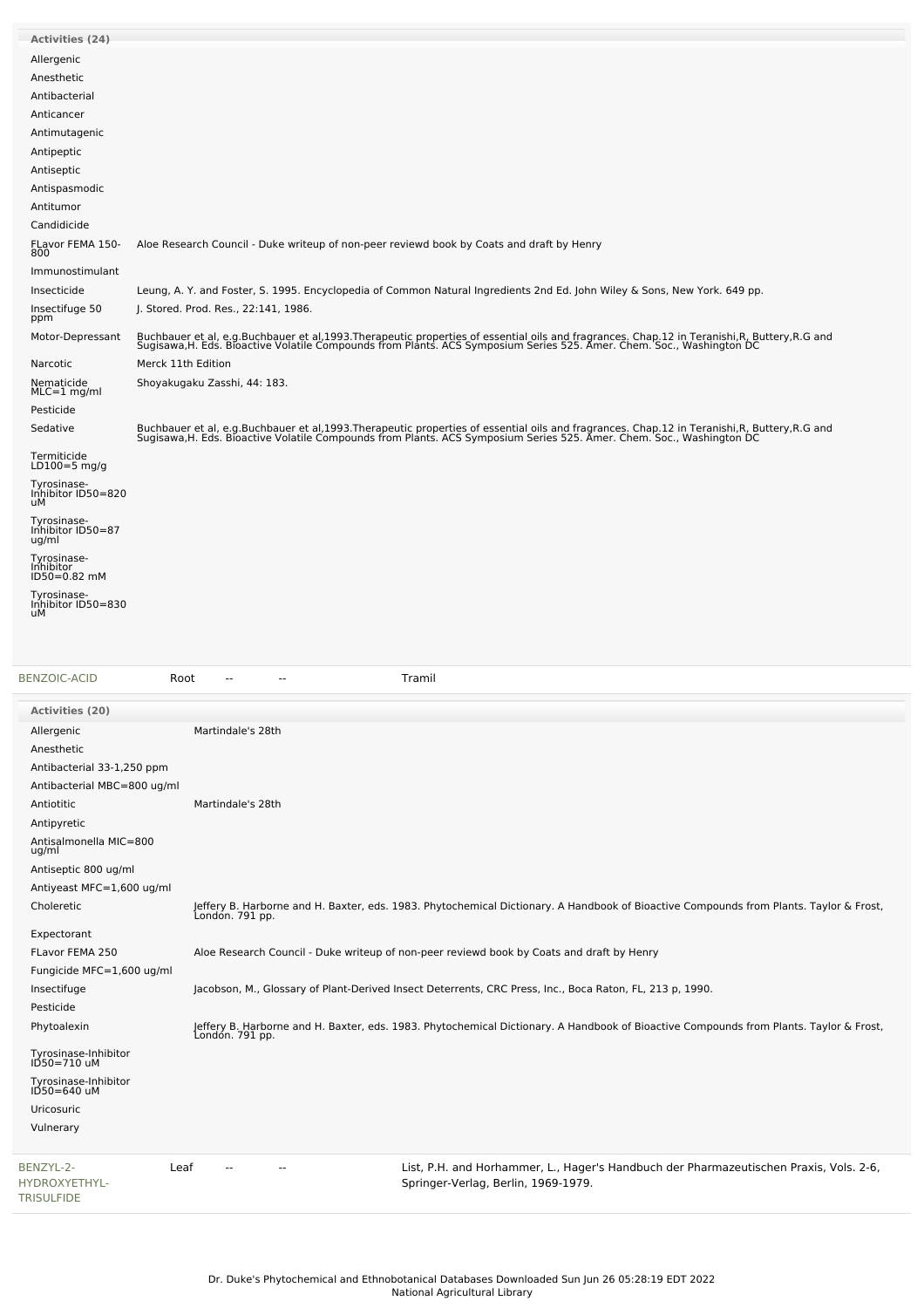| Activities (1)<br>Antibiotic                      | List, P.H. and Horhammer, L., Hager's Handbuch der Pharmazeutischen Praxis, Vols. 2-6, Springer-Verlag, Berlin, 1969-1979.                                                                                                                  |
|---------------------------------------------------|---------------------------------------------------------------------------------------------------------------------------------------------------------------------------------------------------------------------------------------------|
| BETA-SITOSTEROL<br>Plant                          | Germosen-Robineau, L. (Ed.) 1997. Farmacopea Vegetal Caribena. Endacaribe, Tramil.<br>Ediciones Emile Desormeaux, Martinique F.W.I. 360 pp.                                                                                                 |
| Activities (47)                                   |                                                                                                                                                                                                                                             |
| Androgenic                                        |                                                                                                                                                                                                                                             |
| Angiogenic                                        |                                                                                                                                                                                                                                             |
| Anorexic                                          | Martindale's 28th                                                                                                                                                                                                                           |
| Antiadenomic                                      | Merck 11th Edition                                                                                                                                                                                                                          |
| Antiandrogenic                                    | Malini, T. and Vanithakumari, G. 1989. Rat Toxicity Studies With B-Sitosterol. Journal of Ethnopharmacology, 28: 221-234, 1990.                                                                                                             |
| Antibacterial                                     | Recently became Internat. J. Crude Drug Res. 28(1,2,3,4):1990, page 155.                                                                                                                                                                    |
| Anticancer (Breast)                               | Madhavi, D. L., Bomser, J., Smith, M., Singletary, K. 1998. Isolation of Bioactive Constituents from Vaccinium myrtillus (Bilberry) Fruits and Cell Cultures. Plant Sci., 131(1): 95-103.                                                   |
| Anticancer (Cervix)                               |                                                                                                                                                                                                                                             |
| Anticancer (Lung)                                 |                                                                                                                                                                                                                                             |
| Antiedemic IC54=320 mg/kg orl                     |                                                                                                                                                                                                                                             |
| Antiestrogenic<br>Antifeedant                     | Malini, T. and Vanithakumari, G. 1989. Rat Toxicity Studies With B-Sitosterol. Journal of Ethnopharmacology, 28: 221-234, 1990.<br>Jacobson, M., Glossary of Plant-Derived Insect Deterrents, CRC Press, Inc., Boca Raton, FL, 213 p, 1990. |
| Antifertility                                     | Malini, T. and Vanithakumari, G. 1989. Rat Toxicity Studies With B-Sitosterol. Journal of Ethnopharmacology, 28: 221-234, 1990.                                                                                                             |
| Antigonadotrophic                                 | Malini, T. and Vanithakumari, G. 1989. Rat Toxicity Studies With B-Sitosterol. Journal of Ethnopharmacology, 28: 221-234, 1990.                                                                                                             |
| Antihyperlipoproteinaemic                         | Jeffery B. Harborne and H. Baxter, eds. 1983. Phytochemical Dictionary. A Handbook of Bioactive Compounds from Plants. Taylor &<br>Frost, London. 791 pp.                                                                                   |
| Antiinflammatory                                  |                                                                                                                                                                                                                                             |
| Antileukemic                                      |                                                                                                                                                                                                                                             |
| Antilymphomic                                     |                                                                                                                                                                                                                                             |
| Antimutagenic 250 ug/ml<br>Antiophidic 2.3 mg mus | Economic & Medicinal Plant Research, 5: 363.                                                                                                                                                                                                |
| Antioxidant IC44=10 uM                            |                                                                                                                                                                                                                                             |
| Antiprogestational                                | Malini, T. and Vanithakumari, G. 1989. Rat Toxicity Studies With B-Sitosterol. Journal of Ethnopharmacology, 28: 221-234, 1990.                                                                                                             |
| Antiprostaglandin 30 mg/day/12<br>wks             |                                                                                                                                                                                                                                             |
| Antiprostatadenomic                               | Merck 11th Edition                                                                                                                                                                                                                          |
| Antiprostatitic 10-20 mg 3<br>x/day/orl man       |                                                                                                                                                                                                                                             |
| Antipyretic                                       | Neuwinger, H. D. 1996. African Ethnobotany - Poisons and Drugs. Chapman & Hall, New York. 941 pp.                                                                                                                                           |
| Antitumor (Breast)                                | Madhavi, D. L., Bomser, J., Smith, M., Singletary, K. 1998. Isolation of Bioactive Constituents from Vaccinium myrtillus (Bilberry) Fruits and Cell Cultures. Plant Sci., 131(1): 95-103.                                                   |
| Antitumor (Cervix)                                |                                                                                                                                                                                                                                             |
| Antitumor (Lung)<br>Antiviral                     |                                                                                                                                                                                                                                             |
|                                                   | Abid Ali Khan, M.M., Jain, D.C., Bhakuni, R.S., Zaim, M., and Thakur, R.S. 1991. Occurrence of some antiviral sterols in Artemisia annua.<br>Plant Science, 75: 161-165, 1991.                                                              |
| Apoptotic                                         |                                                                                                                                                                                                                                             |
| Artemicide LC50=110 ppm                           | Jung, J.H., Pummangura, S., Chaichantipyuth, c., Patarapanich, C., and McLaughlin, J.L. 1989. Bioactive Constituents of Melodorum<br>fruticosum. Phytochemistry. 29(5): 1667-1670. 1990.                                                    |
| Cancer-Preventive                                 | Stitt, P. A. Why George Should Eat Broccoli. Dougherty Co, Milwaukee, WI, 1990, 399 pp.                                                                                                                                                     |
| Candidicide                                       | Recently became Internat. J. Crude Drug Res. 28(1,2,3,4):1990, page 155.                                                                                                                                                                    |
| Caspase-8-Inducer                                 |                                                                                                                                                                                                                                             |
| Estrogenic                                        |                                                                                                                                                                                                                                             |
| Febrifuge                                         | Neuwinger, H. D. 1996. African Ethnobotany - Poisons and Drugs. Chapman & Hall, New York. 941 pp.                                                                                                                                           |
| Gonadotrophic                                     | Malini, T. and Vanithakumari, G. 1989. Rat Toxicity Studies With B-Sitosterol. Journal of Ethnopharmacology, 28: 221-234, 1990.                                                                                                             |
| Hepatoprotective<br>Hypocholesterolemic 2-6       | Martindale's 30th                                                                                                                                                                                                                           |
| g/man/day/orl                                     |                                                                                                                                                                                                                                             |
| Hypocholesterolemic 9-3,330<br>mg/man/day/orl     | Martindale's 28th                                                                                                                                                                                                                           |
| Hypoglycemic                                      | Ivorra, M.D., Paya, M., and Villar, A. 1989. A Review of Natural Products and Plants as Potential Antidiabetic Drugs. Journal of<br>Ethnopharmacology, 27: 243-275, 1989.                                                                   |
| Hypolipidemic 2-6 g/day                           |                                                                                                                                                                                                                                             |
| Pesticide                                         |                                                                                                                                                                                                                                             |
| Spermicide                                        | Malini, T. and Vanithakumari, G. 1989. Rat Toxicity Studies With B-Sitosterol. Journal of Ethnopharmacology, 28: 221-234, 1990.                                                                                                             |
| Ubiquiot                                          | Jeffery B. Harborne and H. Baxter, eds. 1983. Phytochemical Dictionary. A Handbook of Bioactive Compounds from Plants. Taylor &<br>Frost, London. 791 pp.                                                                                   |
| Ulcerogenic 500 mg/kg ipr rat                     |                                                                                                                                                                                                                                             |
| CINNAMYL-ACETATE<br>Plant                         | Tramil<br>$\sim$ $\sim$<br>$\sim$                                                                                                                                                                                                           |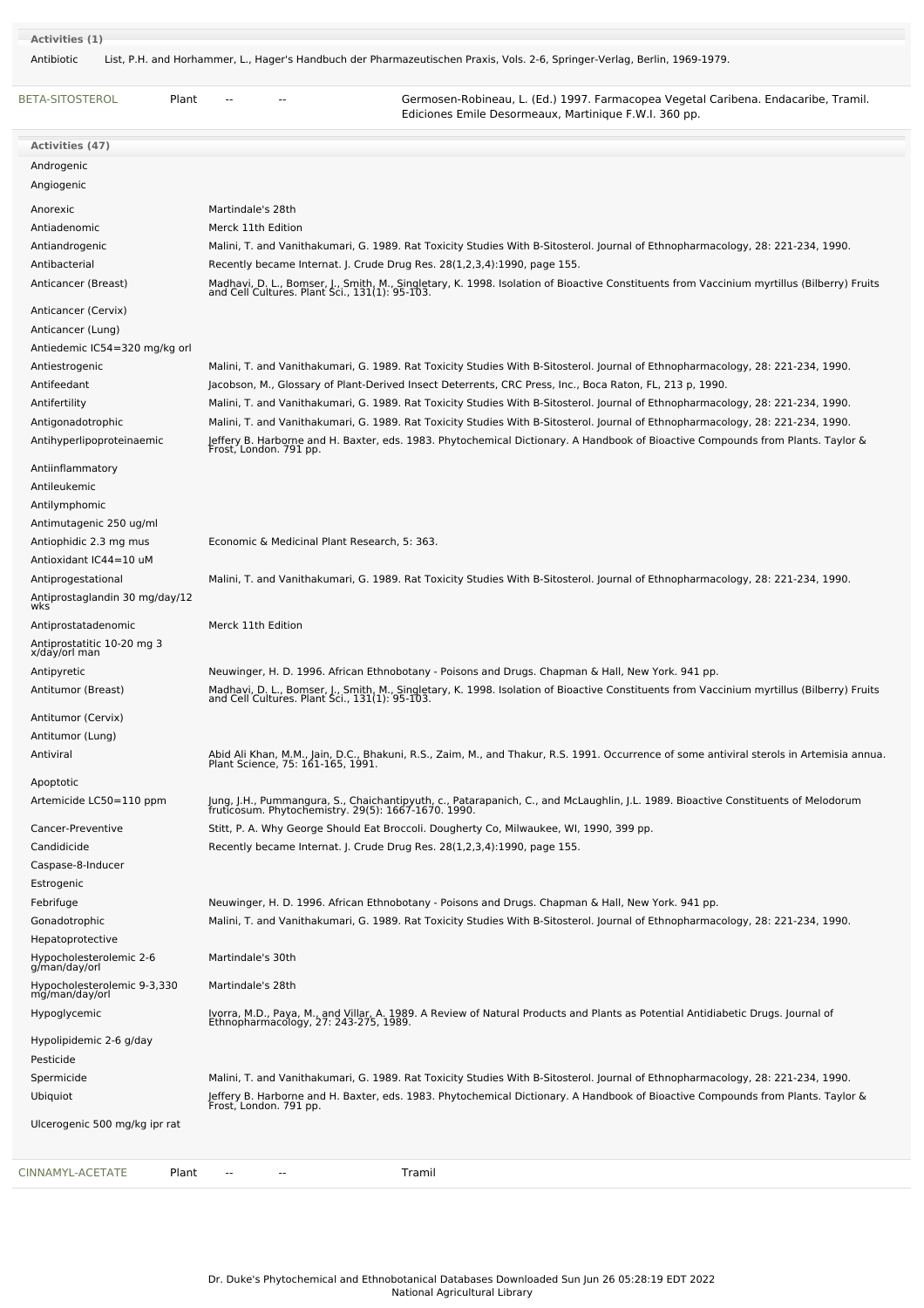| Activities (3)                                                                |                                                                                                                                                                                                                                           |
|-------------------------------------------------------------------------------|-------------------------------------------------------------------------------------------------------------------------------------------------------------------------------------------------------------------------------------------|
| FLavor FEMA 1-18                                                              | Aloe Research Council - Duke writeup of non-peer reviewd book by Coats and draft by Henry                                                                                                                                                 |
|                                                                               |                                                                                                                                                                                                                                           |
| Nematicide MLC=1,000 uM                                                       | Shoyakugaku Zasshi, 44: 183.                                                                                                                                                                                                              |
| Pesticide                                                                     |                                                                                                                                                                                                                                           |
|                                                                               |                                                                                                                                                                                                                                           |
| <b>COUMARIN</b><br>Root                                                       | List, P.H. and Horhammer, L., Hager's Handbuch der Pharmazeutischen Praxis, Vols. 2-6,                                                                                                                                                    |
|                                                                               | Springer-Verlag, Berlin, 1969-1979.                                                                                                                                                                                                       |
| Activities (57)                                                               |                                                                                                                                                                                                                                           |
| Aldose-Reductase-Inhibitor 10<br>ug/ml cow (weak activity, 11%<br>inhibition) | Okada, Y, et al. 1995. Search for Naturally Occurring Substances to Prevent the Complications of Diabetes. II. Inhibitory Effect of<br>Coumarin and Flavonoid Derivatives on Bovine Lens Aldose Reductase and Rabbit Platelet Agg<br>1387 |
| Allelochemic IC100=2 mM                                                       | Lydon, J. & Duke, S., The potential of pesticides from plants, pp. 1-41 in Craker, L. & Simon, J., eds, Herbs, Spices & Medicinal Plants:<br>Recent Advances in Botany, Horticulture, & Pharmacology, v. 4, Oryx Press, Phoenix,          |
| Analgesic                                                                     | Zebovitz, T. C. Ed. 1989. Part VII. Flavor and Fragrance Substances, in Keith L. H. and Walters, D.B., eds. Compendium of Safety Data<br>Sheets for Research and Industrial Chemicals. VCH Publishers, New York. 3560-4253.               |
| Anesthetic                                                                    |                                                                                                                                                                                                                                           |
| Antiaggregant                                                                 |                                                                                                                                                                                                                                           |
| Antiandrogenic                                                                | Planta Medica, 56(6): 671, 1990.                                                                                                                                                                                                          |
| Antibrucellosic                                                               | Gawron, A., Gorski*, G., Glowniak**, K. 1989. Increased proliferation of phytohaemagglutinin (PHA)-stimulated human leucocytes<br>after 8-methoxypsoralen treatment. J. Pharm. Pharmacol. 42: 194-195, 1990.                              |
| Anticancer (Kidney) 400-7,000<br>mg/day                                       | Mills, Simon and Bone, Kerry. 2000. Phytotherapy. Churchill Livinston, Edinburgh.                                                                                                                                                         |
| Anticancer (Prostate) 400-7,000<br>mg/day                                     | Mills, Simon and Bone, Kerry. 2000. Phytotherapy. Churchill Livinston, Edinburgh.                                                                                                                                                         |
| Antidiuretic                                                                  |                                                                                                                                                                                                                                           |
| Antiedemic                                                                    | Shimizu,*M., et al. 1990. Anti-inflammatory Constituents of Topically Applied Crude Drugs. IV.1) Constituents and Anti-inflammatory<br>Effect of Paraguayan Crude Drug 'Alhucema' (Lavandula latifolia Vill.)2). Chem. Pharm. Bul         |
| Antiesherichic                                                                | Jeffery B. Harborne and H. Baxter, eds. 1983. Phytochemical Dictionary. A Handbook of Bioactive Compounds from Plants. Taylor &<br>Frost, London. 791 pp.                                                                                 |
| Antiinflammatory                                                              | Shimizu,*M., et al. 1990. Anti-inflammatory Constituents of Topically Applied Crude Drugs. IV.1) Constituents and Anti-inflammatory<br>Effect of Paraguayan Crude Drug 'Alhucema' (Lavandula latifolia Vill.)2). Chem. Pharm. Bul         |
| Antilymphedemic                                                               | Mills, Simon and Bone, Kerry. 2000. Phytotherapy. Churchill Livinston, Edinburgh.                                                                                                                                                         |
| Antimelanomic 50 mg/day                                                       |                                                                                                                                                                                                                                           |
| Antimetastatic 50 mg/man/day                                                  | Mills, Simon and Bone, Kerry. 2000. Phytotherapy. Churchill Livinston, Edinburgh.                                                                                                                                                         |
| Antimitotic                                                                   | Pandeya, S.N. 1970. Biological Activity of Adamantyl Derivatives. The Indian Journal of Pharmacy, 33: 7.                                                                                                                                  |
| Antimononuccleotic                                                            | Mills, Simon and Bone, Kerry. 2000. Phytotherapy. Churchill Livinston, Edinburgh.                                                                                                                                                         |
| Antimutagenic                                                                 | Economic & Medicinal Plant Research, 6: 235.                                                                                                                                                                                              |
| Antimycoplasmotic                                                             | Mills, Simon and Bone, Kerry. 2000. Phytotherapy. Churchill Livinston, Edinburgh.                                                                                                                                                         |
| Antipsittacotic                                                               | Mills, Simon and Bone, Kerry. 2000. Phytotherapy. Churchill Livinston, Edinburgh.                                                                                                                                                         |
| Antipsoriac                                                                   | Pandeya, S.N. 1970. Biological Activity of Adamantyl Derivatives. The Indian Journal of Pharmacy, 33: 7.                                                                                                                                  |
| Antitoxoplasmotic                                                             | Mills, Simon and Bone, Kerry. 2000. Phytotherapy. Churchill Livinston, Edinburgh.                                                                                                                                                         |
| Antitumor 50 mg/day                                                           |                                                                                                                                                                                                                                           |
| Antitumor (GI)                                                                |                                                                                                                                                                                                                                           |
| Antitumor (Kidney) 400-7,000<br>mg/day                                        | Mills, Simon and Bone, Kerry. 2000. Phytotherapy. Churchill Livinston, Edinburgh.                                                                                                                                                         |
| Antitumor (Prostate) 400-7,000<br>mg/day                                      | Mills, Simon and Bone, Kerry. 2000. Phytotherapy. Churchill Livinston, Edinburgh.                                                                                                                                                         |
| <b>Bacteristat</b>                                                            | Jeffery B. Harborne and H. Baxter, eds. 1983. Phytochemical Dictionary. A Handbook of Bioactive Compounds from Plants. Taylor &<br>Frost, London. 791 pp.                                                                                 |
| <b>Bruchiphobe</b>                                                            |                                                                                                                                                                                                                                           |
| Cancer-Preventive 5-25 ug/ml                                                  | Gawron, A. and Glowniak, K. 1987. Cytostatic Activity of Coumarins in vitro. Planta Medica 1987: 526.                                                                                                                                     |
| Carcinogenic 200 mg/kg orl mus                                                | Mills, Simon and Bone, Kerry. 2000. Phytotherapy. Churchill Livinston, Edinburgh.                                                                                                                                                         |
| Cardiodepressant                                                              |                                                                                                                                                                                                                                           |
| Cardiotonic                                                                   |                                                                                                                                                                                                                                           |
| Chemopreventive<br>DME-Inhibitor IC50=57.5 uM                                 |                                                                                                                                                                                                                                           |
|                                                                               | Advance in Chinese Medicinal Materials Research. 1985. Eds. H. M. Chang, H. W. Yeung, W. -W. Tso and A. Koo. World Scientific<br>Publishing Co., Philadelphia Pa., page 134.                                                              |
| Emetic<br>Estrogenic                                                          | Newall, C. A., Anderson, L. A. and Phillipson, J. D. 1996. Herbal Medicine - A Guide for Health-care Professionals. The Pharmaceutical                                                                                                    |
| Fungicide                                                                     | Press, London. 296pp.<br>Jeffery B. Harborne and H. Baxter, eds. 1983. Phytochemical Dictionary. A Handbook of Bioactive Compounds from Plants. Taylor &                                                                                  |
| Hemorrhagic                                                                   | Frost, London. 791 pp.<br>Jeffery B. Harborne and H. Baxter, eds. 1983. Phytochemical Dictionary. A Handbook of Bioactive Compounds from Plants. Taylor &                                                                                 |
| Hepatotoxic 0.8-1.71 mM/kg orl rat                                            | Frost, London. 791 pp.                                                                                                                                                                                                                    |
|                                                                               |                                                                                                                                                                                                                                           |
| Hepatotoxic 2,500 ppm diet                                                    |                                                                                                                                                                                                                                           |
| Hepatotoxic 100 mg/kg dog                                                     |                                                                                                                                                                                                                                           |
| Hypnotic                                                                      | Schultes, R.E. De Plantis Toxicariis e Mundo Novo Tropicale Commentationes XXXVI. Justicia (Acanthaceae) as a Source of an<br>Hallucinogenic Snuff. Economic Botany 44(1): 61-70, 1990.                                                   |
| Hypoglycemic 250-1,000 mg/kg orl                                              | Economic & Medicinal Plant Research, 6: 165                                                                                                                                                                                               |
| Immunostimulant                                                               |                                                                                                                                                                                                                                           |
| Juvabional                                                                    | Jacobson, M., Glossary of Plant-Derived Insect Deterrents, CRC Press, Inc., Boca Raton, FL, 213 p, 1990.                                                                                                                                  |
|                                                                               |                                                                                                                                                                                                                                           |
|                                                                               |                                                                                                                                                                                                                                           |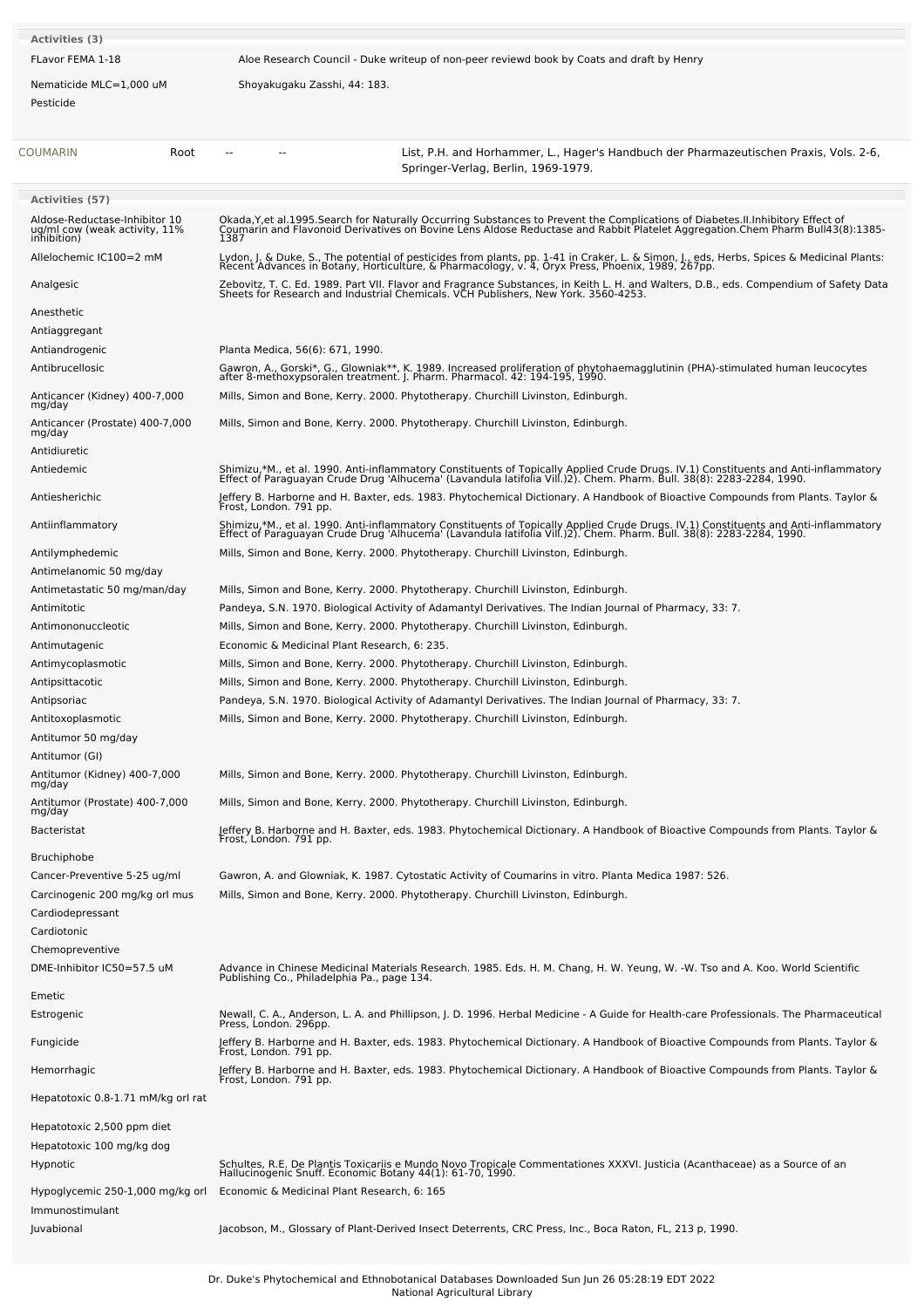| Larvistat                                         |                 |     |                                                            | Jeffery B. Harborne and H. Baxter, eds. 1983. Phytochemical Dictionary. A Handbook of Bioactive Compounds from Plants. Taylor &                                                                              |
|---------------------------------------------------|-----------------|-----|------------------------------------------------------------|--------------------------------------------------------------------------------------------------------------------------------------------------------------------------------------------------------------|
| Lymphocytogenic 100 mg/day                        |                 |     | Frost, London. 791 pp.                                     | Gawron, A., Gorski*, G., Glowniak**, K. 1989. Increased proliferation of phytohaemagglutinin (PHA)-stimulated human leucocytes<br>after 8-methoxypsoralen treatment. J. Pharm. Pharmacol. 42: 194-195, 1990. |
| Lymphokinetic<br>Narcotic<br>Ovicide<br>Pesticide |                 |     |                                                            |                                                                                                                                                                                                              |
| Phagocytotic<br>Piscicide                         |                 |     | Planta Medica, 56(6): 671, 1990.<br>Frost, London. 791 pp. | Jeffery B. Harborne and H. Baxter, eds. 1983. Phytochemical Dictionary. A Handbook of Bioactive Compounds from Plants. Taylor &                                                                              |
| Respirodepressant<br>Rodenticide                  |                 |     |                                                            | Jeffery B. Harborne and H. Baxter, eds. 1983. Phytochemical Dictionary. A Handbook of Bioactive Compounds from Plants. Taylor &                                                                              |
| Sedative                                          |                 |     | Frost, London. 791 pp.                                     | Schultes, R.E. De Plantis Toxicariis e Mundo Novo Tropicale Commentationes XXXVI. Justicia (Acanthaceae) as a Source of an<br>Hallucinogenic Snuff. Economic Botany 44(1): 61-70, 1990.                      |
| DIBENZYL-TRISULFIDE                               | Root            |     |                                                            | Germosen-Robineau, L. (Ed.) 1997. Farmacopea Vegetal Caribena. Endacaribe, Tramil.<br>Ediciones Emile Desormeaux, Martinique F.W.I. 360 pp.                                                                  |
| <b>ISOARBORINOL</b>                               | Plant           |     |                                                            | Morton, J.F., Major Medicinal Plants. 1977. Atlas of Medicinal Plants of Middle America.<br>Bahamas to Yucatan. 1981.                                                                                        |
| ISOARBORINOL-ACETATE                              | Plant           |     |                                                            | Morton, J.F., Major Medicinal Plants. 1977. Atlas of Medicinal Plants of Middle America.<br>Bahamas to Yucatan. 1981.                                                                                        |
| ISOARBORINOL-<br><b>CINNAMATE</b>                 | Plant           | $-$ |                                                            | Morton, J.F., Major Medicinal Plants. 1977. Atlas of Medicinal Plants of Middle America.<br>Bahamas to Yucatan. 1981.                                                                                        |
| <b>ISOTHIOCYANATES</b>                            | Seed            |     |                                                            | ANON. 1948-1976. The Wealth of India raw materials. Publications and Information<br>Directorate, CSIR, New Delhi. 11 volumes.                                                                                |
| LIGNOCERATIC-ACID                                 | Plant           |     |                                                            | Germosen-Robineau, L. (Ed.) 1997. Farmacopea Vegetal Caribena. Endacaribe, Tramil.<br>Ediciones Emile Desormeaux, Martinique F.W.I. 360 pp.                                                                  |
| LIGNOCERIC-ACID                                   | Plant           |     |                                                            | Germosen-Robineau, L. (Ed.) 1997. Farmacopea Vegetal Caribena. Endacaribe, Tramil.<br>Ediciones Emile Desormeaux, Martinique F.W.I. 360 pp.                                                                  |
| Activities (1)                                    |                 |     |                                                            |                                                                                                                                                                                                              |
| Antihepatotoxic                                   |                 |     |                                                            |                                                                                                                                                                                                              |
| LIGNOCERILIC-ACID                                 | Plant           |     |                                                            | Germosen-Robineau, L. (Ed.) 1997. Farmacopea Vegetal Caribena. Endacaribe, Tramil.<br>Ediciones Emile Desormeaux, Martinique F.W.I. 360 pp.                                                                  |
| LIGNOLEIC-ACID                                    | Leaf            | $-$ |                                                            | Germosen-Robineau, L. (Ed.) 1997. Farmacopea Vegetal Caribena. Endacaribe, Tramil.<br>Ediciones Emile Desormeaux, Martinique F.W.I. 360 pp.                                                                  |
| N-METHYL-4-<br><b>TRANSMETHOXYPROLINE</b>         | Stem            |     |                                                            | Germosen-Robineau, L. (Ed.) 1997. Farmacopea Vegetal Caribena. Endacaribe, Tramil.<br>Ediciones Emile Desormeaux, Martinique F.W.I. 360 pp.                                                                  |
| NONADECANOIC-ACID                                 | Leaf            |     |                                                            | Germosen-Robineau, L. (Ed.) 1997. Farmacopea Vegetal Caribena. Endacaribe, Tramil.<br>Ediciones Emile Desormeaux, Martinique F.W.I. 360 pp.                                                                  |
| PALMITIC-ACID                                     | Leaf            |     |                                                            | Germosen-Robineau, L. (Ed.) 1997. Farmacopea Vegetal Caribena. Endacaribe, Tramil.<br>Ediciones Emile Desormeaux, Martinique F.W.I. 360 pp.                                                                  |
| Activities (13)                                   |                 |     |                                                            |                                                                                                                                                                                                              |
| 5-Alpha-Reductase-<br>Inhibitor                   |                 |     |                                                            |                                                                                                                                                                                                              |
|                                                   |                 |     |                                                            |                                                                                                                                                                                                              |
| Antialopecic<br>Antiandrogenic                    |                 |     |                                                            |                                                                                                                                                                                                              |
| Antifibrinolytic                                  |                 |     | Economic & Medicinal Plant Research, 1: 53.                |                                                                                                                                                                                                              |
| Antioxidant IC40=60                               |                 |     |                                                            |                                                                                                                                                                                                              |
| FLavor FEMA 1                                     |                 |     |                                                            | Aloe Research Council - Duke writeup of non-peer reviewd book by Coats and draft by Henry                                                                                                                    |
| Hemolytic                                         |                 |     |                                                            | Bisset, N.G., ed. 1994. Herbal Drugs and Phytopharmaceuticals. CRC Press. Boca Raton, FL. 566 pp.                                                                                                            |
| Hypercholesterolemic                              |                 |     |                                                            | Spiller, G. A. 1996 (Spiller, G. A. Ed. 1996. CRC Handbook of Lipids in Human Nutrition. CRC Press. Boca Raton, FL. 233 pp.)                                                                                 |
| Lubricant                                         |                 |     |                                                            | Jeffery B. Harborne and H. Baxter, eds. 1983. Phytochemical Dictionary. A Handbook of Bioactive Compounds from Plants. Taylor & Frost,<br>London. 791 pp.                                                    |
| Nematicide                                        |                 |     |                                                            | Nigg, H.N. and Seigler, D.S., eds. 1992. Phytochemical Resources for Medicine and Agriculture. Plenum Press, New York. 445 pp.                                                                               |
| Pesticide                                         |                 |     |                                                            |                                                                                                                                                                                                              |
| Propecic                                          |                 |     |                                                            |                                                                                                                                                                                                              |
| Soap                                              | Londón. 791 pp. |     |                                                            | Jeffery B. Harborne and H. Baxter, eds. 1983. Phytochemical Dictionary. A Handbook of Bioactive Compounds from Plants. Taylor & Frost,                                                                       |
| <b>PINITOL</b>                                    | Plant           |     |                                                            | Germosen-Robineau, L. (Ed.) 1997. Farmacopea Vegetal Caribena. Endacaribe, Tramil.                                                                                                                           |
|                                                   |                 |     |                                                            | Ediciones Emile Desormeaux, Martinique F.W.I. 360 pp.                                                                                                                                                        |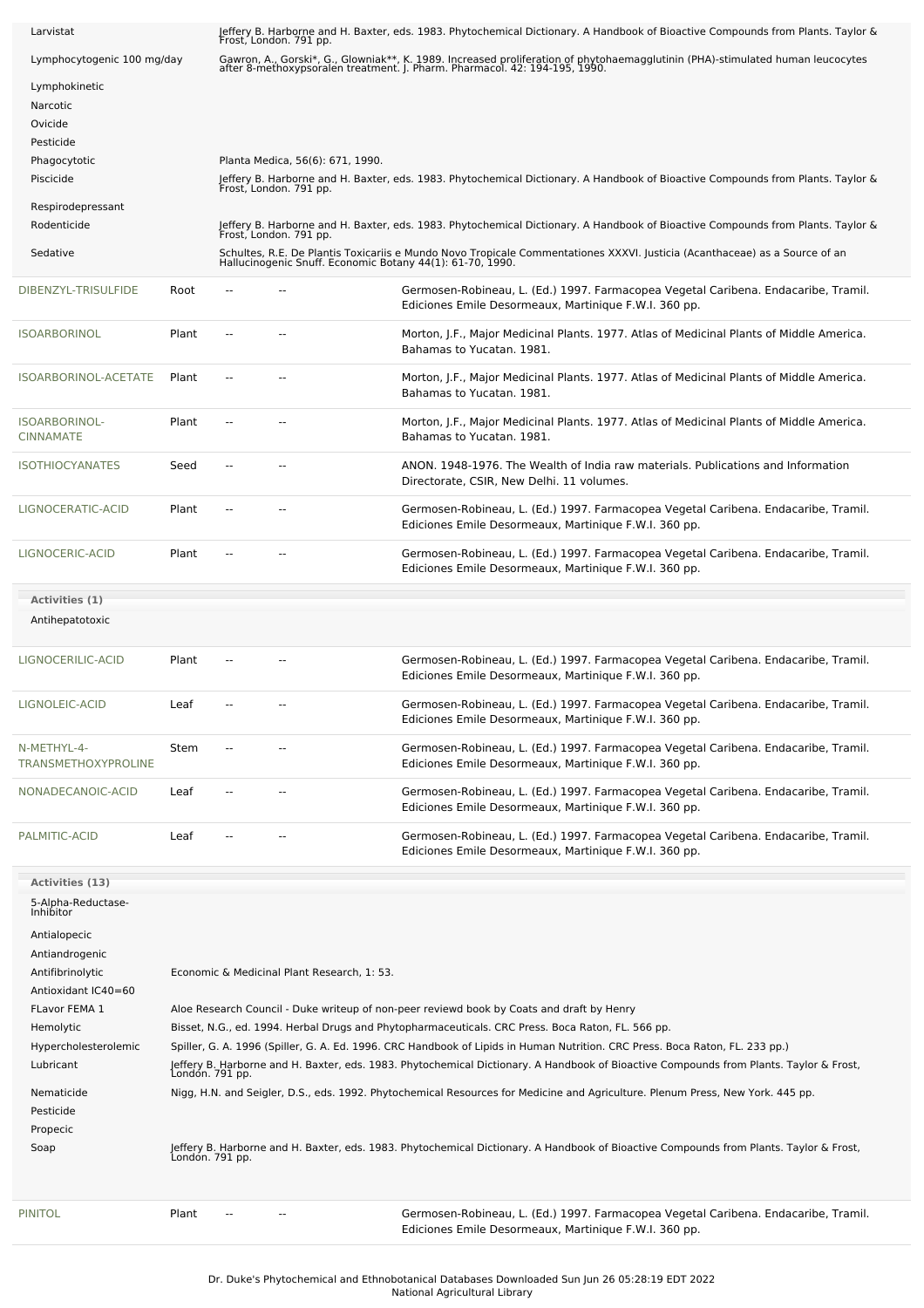| Activities (5)         |                                                                                                          |
|------------------------|----------------------------------------------------------------------------------------------------------|
| Antidiabetic           |                                                                                                          |
| Antifeedant            |                                                                                                          |
| <b>Expectorant FEA</b> |                                                                                                          |
| Insectifuge            | Jacobson, M., Glossary of Plant-Derived Insect Deterrents, CRC Press, Inc., Boca Raton, FL, 213 p, 1990. |
| Pesticide              |                                                                                                          |
| POLYPHENOLS            | Leaf<br>Tramil<br>$\sim$ $\sim$<br>$\overline{\phantom{a}}$                                              |
| Activities (30)        |                                                                                                          |
| Anthelmintic           |                                                                                                          |
| AntiHIV                |                                                                                                          |
| Antiangiogenic         |                                                                                                          |
| Antibacterial          |                                                                                                          |
| Anticariogenic         |                                                                                                          |
| Antidiarrheic          |                                                                                                          |
| Antidysenteric         |                                                                                                          |
| Antihepatotoxic        |                                                                                                          |
| Antihypertensive       |                                                                                                          |
| Antilipolytic          |                                                                                                          |

Uchida, U., Ohta, H., Niwa, M., Mori, A., Nonaka, G-i., Nishioka, I., and Zaki, M. 1989. Prolongation of Life Span of Stroke-Prone Spontaneously<br>Hypertensive Rats (SHRSP) Ingesting Persimmon Tannin. Chem. Pharm. Bull. 38(4

Antirenitic Gamentic U., Ohta, H., Niwa, M., Mori, A., Nonaka, G-i., Nishioka, I., and Zaki, M. 1989. Prolongation of Life Span of Stroke-Prone Spontaneously<br>Hypertensive Rats (SHRSP) Ingesting Persimmon Tannin. Chem. Phar

Antimutagenic

Antioxidant IC50=1.44 ug/ml Antiradicular <sup>500</sup> mg/kg/day orl mus

Antitumor Antiulcer Antiviral

Chelator

Cyclooxygenase-Inhibitor Glucosyl-Transferase-Inhibitor Hepatoprotective Immunosuppressant Lipoxygenase-Inhibitor MAO-Inhibitor

Ornithine-<br>Decarboxylase-<br>Inhibitor

Antiophidic **Economic & Medicinal Plant Research, 5: 363.** 

Cancer-Preventive HerbalGram No. 22 - Spring 1990, page 14.

| Pesticide                       |                                                                                                                                                           |                                                                                                                                                           |  |                                                                                                                                                                                                                                   |  |  |
|---------------------------------|-----------------------------------------------------------------------------------------------------------------------------------------------------------|-----------------------------------------------------------------------------------------------------------------------------------------------------------|--|-----------------------------------------------------------------------------------------------------------------------------------------------------------------------------------------------------------------------------------|--|--|
| Psychotropic                    |                                                                                                                                                           |                                                                                                                                                           |  | Uchida, U., Ohta, H., Niwa, M., Mori, A., Nonaka, G-i., Nishioka, I., and Zaki, M. 1989. Prolongation of Life Span of Stroke-Prone Spontaneously<br>Hypertensive Rats (SHRSP) Ingesting Persimmon Tannin. Chem. Pharm. Bull. 38(4 |  |  |
| Xanthine-Oxidase-<br>Inhibitor  |                                                                                                                                                           |                                                                                                                                                           |  |                                                                                                                                                                                                                                   |  |  |
| POTASSIUM-NITRATE               | Plant                                                                                                                                                     | $\overline{\phantom{a}}$                                                                                                                                  |  | Germosen-Robineau, L. (Ed.) 1997. Farmacopea Vegetal Caribena. Endacaribe, Tramil.<br>Ediciones Emile Desormeaux, Martinique F.W.I. 360 pp.                                                                                       |  |  |
| <b>SENFOL</b>                   | Leaf                                                                                                                                                      |                                                                                                                                                           |  | List, P.H. and Horhammer, L., Hager's Handbuch der Pharmazeutischen Praxis, Vols. 2-6,<br>Springer-Verlag, Berlin, 1969-1979.                                                                                                     |  |  |
| STEARIC-ACID                    | Leaf                                                                                                                                                      | $\qquad \qquad -$                                                                                                                                         |  | Germosen-Robineau, L. (Ed.) 1997. Farmacopea Vegetal Caribena. Endacaribe, Tramil.<br>Ediciones Emile Desormeaux, Martinique F.W.I. 360 pp.                                                                                       |  |  |
| <b>Activities (8)</b>           |                                                                                                                                                           |                                                                                                                                                           |  |                                                                                                                                                                                                                                   |  |  |
| 5-Alpha-Reductase-<br>Inhibitor |                                                                                                                                                           |                                                                                                                                                           |  |                                                                                                                                                                                                                                   |  |  |
| Cosmetic                        | Jeffery B. Harborne and H. Baxter, eds. 1983. Phytochemical Dictionary. A Handbook of Bioactive Compounds from Plants. Taylor & Frost,<br>London. 791 pp. |                                                                                                                                                           |  |                                                                                                                                                                                                                                   |  |  |
| FLavor FEMA 2-4,000             |                                                                                                                                                           | Aloe Research Council - Duke writeup of non-peer reviewd book by Coats and draft by Henry                                                                 |  |                                                                                                                                                                                                                                   |  |  |
| Hypocholesterolemic             |                                                                                                                                                           | Spiller, G. A. 1996 (Spiller, G. A. Ed. 1996. CRC Handbook of Lipids in Human Nutrition. CRC Press. Boca Raton, FL. 233 pp.)                              |  |                                                                                                                                                                                                                                   |  |  |
| Lubricant                       |                                                                                                                                                           | Jeffery B. Harborne and H. Baxter, eds. 1983. Phytochemical Dictionary. A Handbook of Bioactive Compounds from Plants. Taylor & Frost,<br>London. 791 pp. |  |                                                                                                                                                                                                                                   |  |  |
| Perfumery                       |                                                                                                                                                           |                                                                                                                                                           |  | Aloe Research Council - Duke writeup of non-peer reviewd book by Coats and draft by Henry                                                                                                                                         |  |  |
| Propecic                        |                                                                                                                                                           |                                                                                                                                                           |  |                                                                                                                                                                                                                                   |  |  |
| Suppository                     |                                                                                                                                                           | Jeffery B. Harborne and H. Baxter, eds. 1983. Phytochemical Dictionary. A Handbook of Bioactive Compounds from Plants. Taylor & Frost,<br>Londón. 791 pp. |  |                                                                                                                                                                                                                                   |  |  |